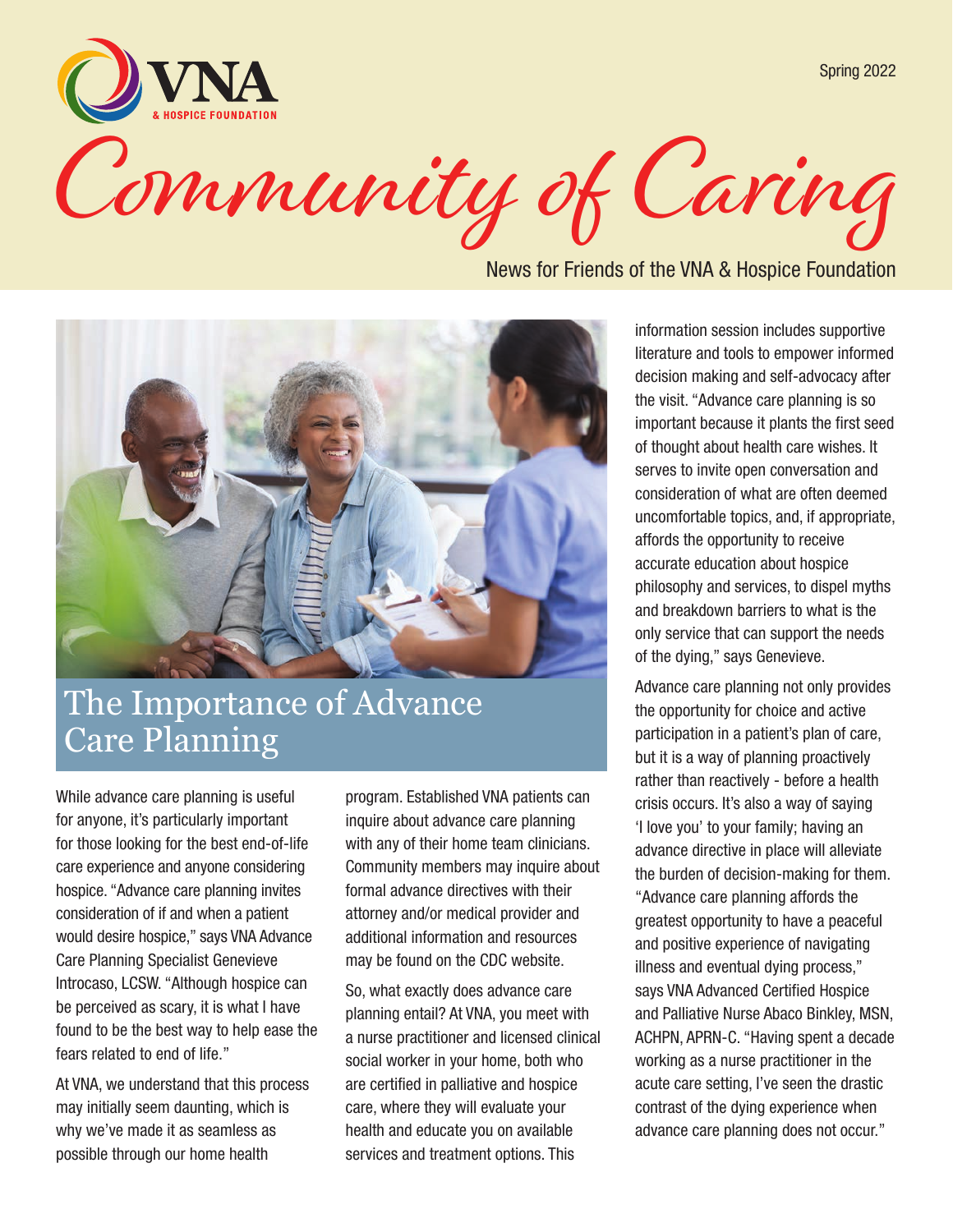

The past two years have brought to the fore front many challenges for the residents of our community. Although difficult, these challenges were a call to action for *Michelle Deschane Lynde Karin*

nonprofit partners, businesses, volunteers and donors who came together in support of one another to meet the needs of our most fragile residents.

At the VNA, we often reflect on the transformational impact the home health and hospice care that we provide has in the lives of our patients, caregivers and the community. This impact would not be possible without your ongoing support. Support comes in many forms. Whether you gave monetarily, donated time and energy as a volunteer or offered a kind word, you made a difference in someone's life.

We look forward to the days ahead as we celebrate our success as a community. Together we each make a difference one day at a time in the lives of those we touch. For the VNA that means providing a hospice patient's last wish, ensuring the Mobile Health Clinic can provide care to the uninsured, supporting bereavement services for those grieving the loss of a loved one, keeping patients safely at home with the Telehealth Program and so much more. Your support is truly transformational in the lives of our patients and their families, and we are very grateful!

Wichelle

*Michelle Deschane, Director VNA & Hospice Foundation*

# Message from Welcome New Board Members<br>the Director



The VNA & Hospice Foundation is happy to welcome new board member Lynde Karin. Lynde is well acquainted with VNA as she was the first

Director of Development of the VNA & Hospice Foundation in 1994 and remembers her time affectionately. "It was an exciting time to be part of an extraordinary organization," says Lynde. During the three years she spent working at the VNA & Hospice Foundation, Lynde helped raise funds for the first Camp Chrysalis, opened the landmark Hidden Treasures thrift store, initiated the Nightingale Society and began the capital campaign for the VNA Hospice House. "I also fondly remember the Golf-A-Thon, the Father-Son golf tournament at



New board member Susan Rodgers has a robust background in geriatric health care, a vocation that began in high school. "As a teen I always

*Susan Rodgers*

volunteered at the hospital. I enjoyed working with older people, I liked listening to them," she says. So, it's not surprising she successfully pursued a three year nursing diploma at Rhode Island Hospital in Providence and completed a Nursing Leadership program at Georgetown University.

In 1976 Susan founded Capital City Nursing Registry, a private health care referral agency. About a half decade later she opened Capitol City Nurses Healthcare Services, a private home health care company that her son took over in

Windsor and the VNA Travel Series," she adds.

And she is thrilled to be back. "Being on the VNA & Hospice Foundation board is an honor and I hope to contribute with the all-important fundraising effort. The challenge is to always support the underserved population who need our services. It is great to say the VNA provides health care to all, regardless of one's ability to pay," she says.

Lynde and her husband, Mike, moved to Vero Beach in 1989 from Middlebury, Vermont where she was Associate Director of Admissions at Middlebury College, to work as Associate Director of Development at St. Edward's School. She and Mike have been married for 60 years, have two children, six grandchildren and two great-grandchildren.

2013. But Susan wasn't ready to retire. She opened a small assisted living facility, The Cottage at Curry Manor Court, in Bethesda, Maryland, in a large beautiful home with eight bedrooms, each with a beautiful view of the surrounding bucolic landscape. By that time her husband, Billy, was retired and they decided to move to Vero Beach. Susan commuted every four to six weeks to Bethesda to help keep things running at Curry Manor Court until August 2020 when she closed the facility.

As a board member, Susan's main goal is to make people in the community understand how helpful hospice can be in their lives and "to help them look on hospice not as the end of their lives, but as another chapter where they're still making decisions," she says.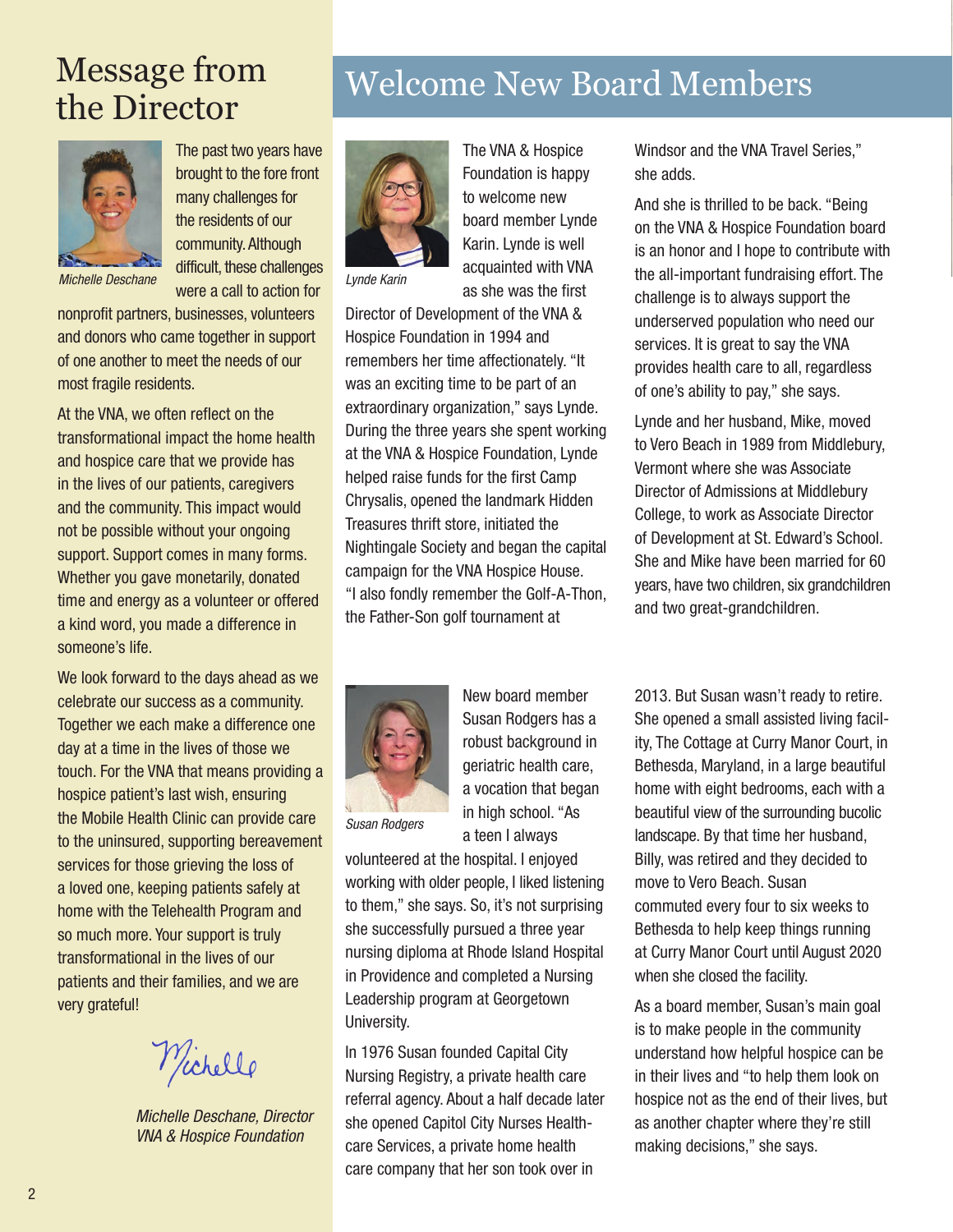

### Learning How to Navigate the Journey of Grief

Last May, when Jenifer Mina's husband passed away, she had never felt so alone. "You just walk out of the hospital all by yourself and that's the end and everything falls in a hole," she says. And then a day or a week later – Jenifer doesn't remember precisely when or where - she was introduced to VNA Bereavement Counselor Mary Beth Introcaso, a turning point in her grieving process.

Initially, the two would meet in person at Jenifer's home in Sebastian when COVID-19's restrictions were briefly loosened. But, when numbers began to spike again, they started to meet virtually via Zoom or would simply chat on the phone, something they still do, talking about once every two to three weeks for an hour. The sessions, which VNA offers free of charge, are relaxed yet focused. "Mary Beth will pick one thing that she thinks you need to work on," says Jenifer, "and then she'll talk about it, then she'll say at the end of the session…'here's what I want you to work on.'"

But regardless of what Jenifer is asked to work on, there is one consistent underlying subject matter, notes Mary Beth. "The main 'theme' is always grief. The subsets are conversations about how to move through it," she says.

And Jenifer has found zeroing in on these various "subsets" to be incredibly healing, and cites a recent example of

how this approach helped her when she was having visual illusions of her late husband. "I kept seeing his dead face… I was frantic," she says.

But the waking nightmare subsided after Mary Beth suggested to Jenifer to pretend she was watching a slideshow, and when a 'slide' of her late husband's visage appeared, to 'push it away' and 'put on a different slide.' "I did that, and it worked…and then she gave me some mantras where I repeat something like 'I am fine, I am well and good things are going to be happening to me.'"

Mary Beth also likes to help clients by playing to their strengths. For Jenifer, who has a Master's Degree in poetry, this meant encouraging her inner bard. "Mary Beth knew the way I expressed myself is through poetry, so she asked me to write one… and she said, 'Let's think of the title right now,' and so I did, and then I said, 'I am on the ladder of grief,' and that was the name of the poem."

The next time the two women spoke, Jenifer read her new poem. "It was good," says the poet. "And after I read it, Mary Beth said, 'You express it, and it gets out of here, and you can move to the next step.' And she was right."

Gratitude has also helped Jenifer move to the next step. Despite losing her beloved husband, which also meant losing half her income – something that hasn't been easy – she has consciously been focusing on everything she still does have, including her house, four children, eight grandchildren and two great grandchildren.

She also pays attention to kindness from others. "That's the only medicine there is really," she says. And someone who has offered her a lot of kindness has been Mary Beth, a sentiment that Jenifer makes a point of passing on, and that's key to her healing.

Nearly a year later, Jenifer feels she's made great strides with Mary Beth's help, but still has a ways to go. "Grieving is an ongoing process," she says, which is why she's very appreciative of Mary Beth's no term-limits approach to it. "She said 'You can have a counselor for as long as you feel like you need it.' That's wonderful, another great comfort to me. She's never gonna say 'you're fixed' because I'm not fixed.

"Grief is like a big wheel, and you're tied to it. And then there is someone running the motor of this wheel, but off stage, and the wheel will have to complete itself before you can get off. And there's nothing you can do about it 'cause you're not running the motor. And then, when you finally are able to reach out to somebody else, that's when you start to go forward. But you can't until you're off that wheel," says Jenifer.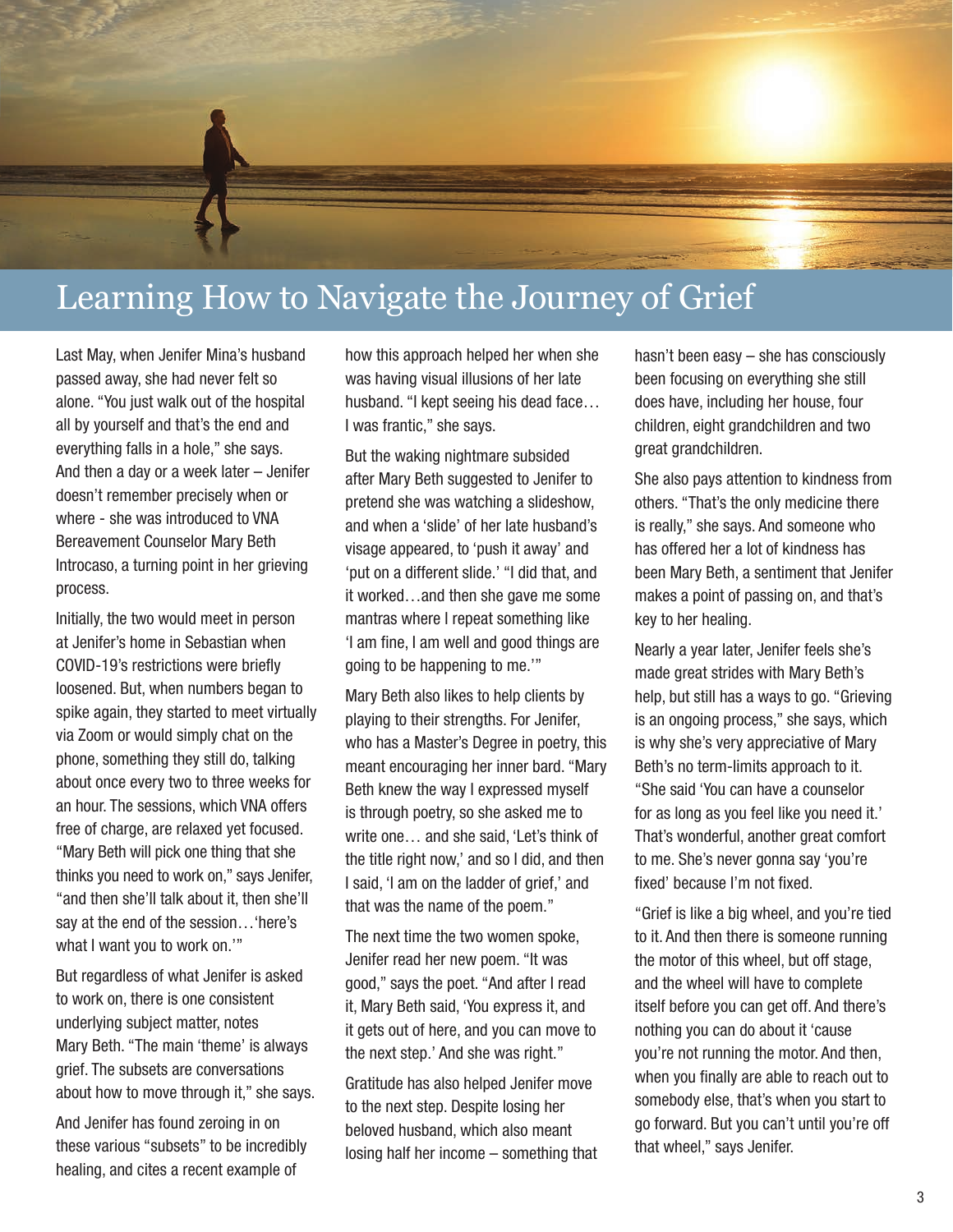### 32nd Annual Golf-A-Thon Teeing Off May 2nd for Another Successful Year



VNA & Hospice Foundation's 32nd annual Golf-A-Thon is being held on Monday, May 2 at The Moorings Yacht & Country Club and will be hosted by the Moorings' golf pro Bob Gruber. He will be joined by pros from 12 other local clubs who will tee off at 7 a.m. in an attempt to play 135 holes of golf. Hopefully, the event will be as fruitful as last year's, which despite the pandemic, raised over \$464,000 – a record.

The other 12 golf pros contributing their time and talent to the cause are Matthew Challenor from Windsor Club; David Champagne from Orchid Island Golf Club; Drew DiSesa from Riomar Country Club; Troy Pare from Grand Harbor Club; Pat Gorman from Bent Pine Golf Club; Randy Hedgecock from Vero Beach Country Club; Steve Hudson from John's Island Club; Ian Killen from Indian River Club; Don Meadows from Quail Valley Golf Club; Frank Mentzer from Oak Harbor Golf Club; Bela Nagy from Sandridge Golf Club; Ryan Zug from Pointe West Country Club.

We hope you'll support the event! A day, that's sure to be wonderful, rain or shine! To learn about all that's taking place on this special day, please visit www.vnatc.org/golf-a-thon. To view livestream segments the day of the event, please visit us at Facebook.com/vnahospicefoundation

**To support of one of your favorite golf pros, or make a donation to this worthy cause, please visit our secure website at www.vnatc.org/golf-a-thon or call 772.978.5568.**

#### **2022 Golf-A-Thon Golf Pros**





Matthew Challenor *Windsor Club*

David Champagne *Orchid Island Golf Club*

Drew DiSesa *Riomar Country Club*





Troy Pare *Grand Harbor Club*







Bob Gruber *The Moorings Yacht & Country Club*

Randy Hedgecock *Vero Beach Country Club*





*Indian River Club*

Steve Hudson *John's Island Club*





Don Meadows *Quail Valley Golf Club*

Frank Mentzer *Oak Harbor Golf Club*





Ryan Zug *Pointe West Country Club*

### *Thank You to Golf-A-Thon Grand Sponsor Proctor Construction*

Family owned and operated Proctor Construction Company was founded in 1976 and has always been supportive of the VNA's mission of providing compassionate care for patients and caregivers. From Linda Proctor serving on the VNA of the Treasure Coast Board, to the naming of a VNA Hospice House room after Donald Proctor's mother, Sarah Proctor McCarthy, to being a Golf-A-Thon Grand Sponsor in 2011, they have made giving back to the community a priority. Proctor Construction is grateful to partner with the VNA &

Hospice Foundation once again as the Grand Sponsor for the 32nd Annual Golf-A-Thon. We appreciate the relationship that has been built over the years.

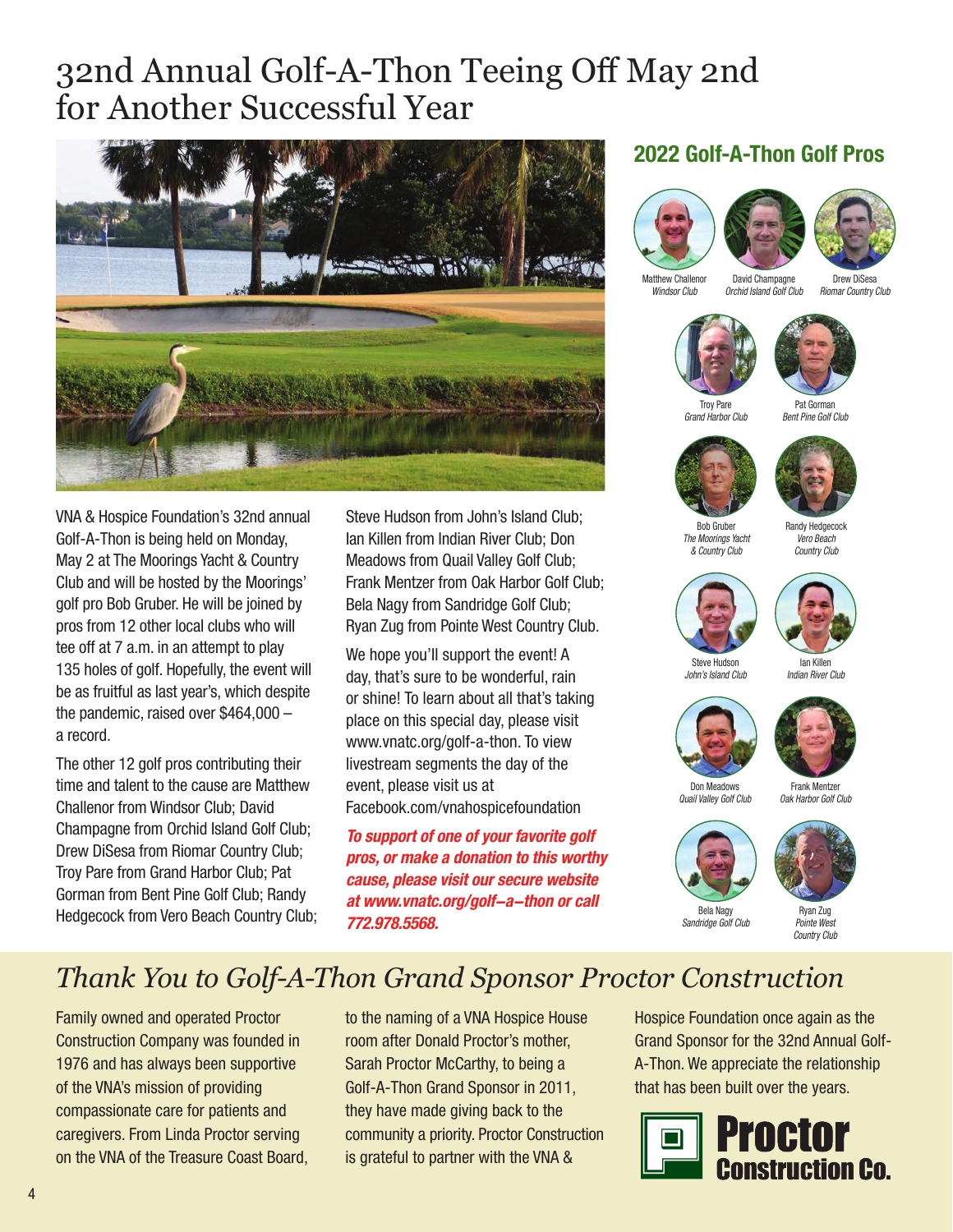### Local Artist Sharon Sexton Creates New Thank You Patron Plaques for Refurbished VNA Hospice House

It only seems appropriate that renowned Vero Beach artist Sharon Sexton would be asked to create the hand sculpted tile plaques thanking major donors for funding the recent renovation of Hospice House. After all, she made the first ones 22 years ago for the VNA Hospice House Endowment Wall. But this time, it was more personal for Sharon, who took care of her dying mother five years ago with the help of VNA home hospice staff. "I love [VNA] Hospice House … It's the nicest group of people and any contact I've had with anybody, they've all been just so wonderful," says Sharon. "And I was really honored to be asked to participate again."

Sharon's inspiration for the newest beautiful tile plaque, which measures three feet by four feet and is the first thing you see on the foyer wall when you walk through the front doors of VNA Hospice House, was two-fold. She wanted it to be similar to the design from years ago while also incorporating a new fabric pattern she'd been given by the interior designer to draw inspiration from, replete with birds and a very tropical look. "I'm really pleased with how it turned out. I had no idea what the background wall color or furniture [in Hospice House] was, but somehow miraculously it all works together," she says.

A self-taught artist, Sharon, who became part of the iconic Sexton family of Vero Beach by marrying Sean Sexton, an artist in his own right, began to paint when she was 18 while working with her father, an interior designer. It was also the age she moved to Vero Beach full-time. Prior to that, she would spend every August with her family beachside in Vero. She met Sean when she was 25 and taking a



ballet class that he was invited to attend so he could paint the dancers. "There weren't any live models in Vero then," quips Sharon, who has been married to Sean now for 41 years and shares two children and three grandchildren with him.

For 30 of those years, Sharon co-owned a popular artist studio, Tiger Lily, in Vero's arts district on 14th Avenue where she showcased her work. But it wasn't Sharon's art in the studio that initially caught someone's eye from VNA 22 years ago, but rather an outdoor installment she had just completed at the end of Royal Palm Point: four ten-foot pillars that she hand carved using over 900 tiles that are still there today. Soon after completion, someone from VNA walked into Tiger Lily and asked her if she was interested in creating another work of art hand sculpted of tile, only vastly different than the pillars; a tile plaque for VNA Hospice House. Sharon says she was honored to do it then and equally as honored to do it a little more than two decades later. "I was so touched they would ask me to come back again," she says.

### VNA & Hospice Foundation Receives Grants from Walmart, Florida Blue and John's Island Foundation

The VNA & Hospice Foundation was recently awarded \$5,000 in grant funding from both the Walmart Foundation and the Florida Blue Foundation and a \$40,000 grant from the John's Island Foundation.

The grant award from the Walmart Foundation will help support the VNA Hospice Project Wish program. This program is dedicated to providing wishes to hospice patients during their end-of-life journey.

The grant funding from the Florida Blue Foundation, as part of their 'Build Healthy Strong Communities' initiative, will help support the VNA's Medicaid Eligible Patient Program. This invaluable VNA program continues our mission in the community of providing health care for everyone regardless of their ability to afford the health care they desperately need and deserve.

And the grant from the John's Island Foundation paid for renovations and the new "wrapping" of the VNA Mobile Health Clinic, which also supports VNA's mission to provide affordable health care to those in need in our community.

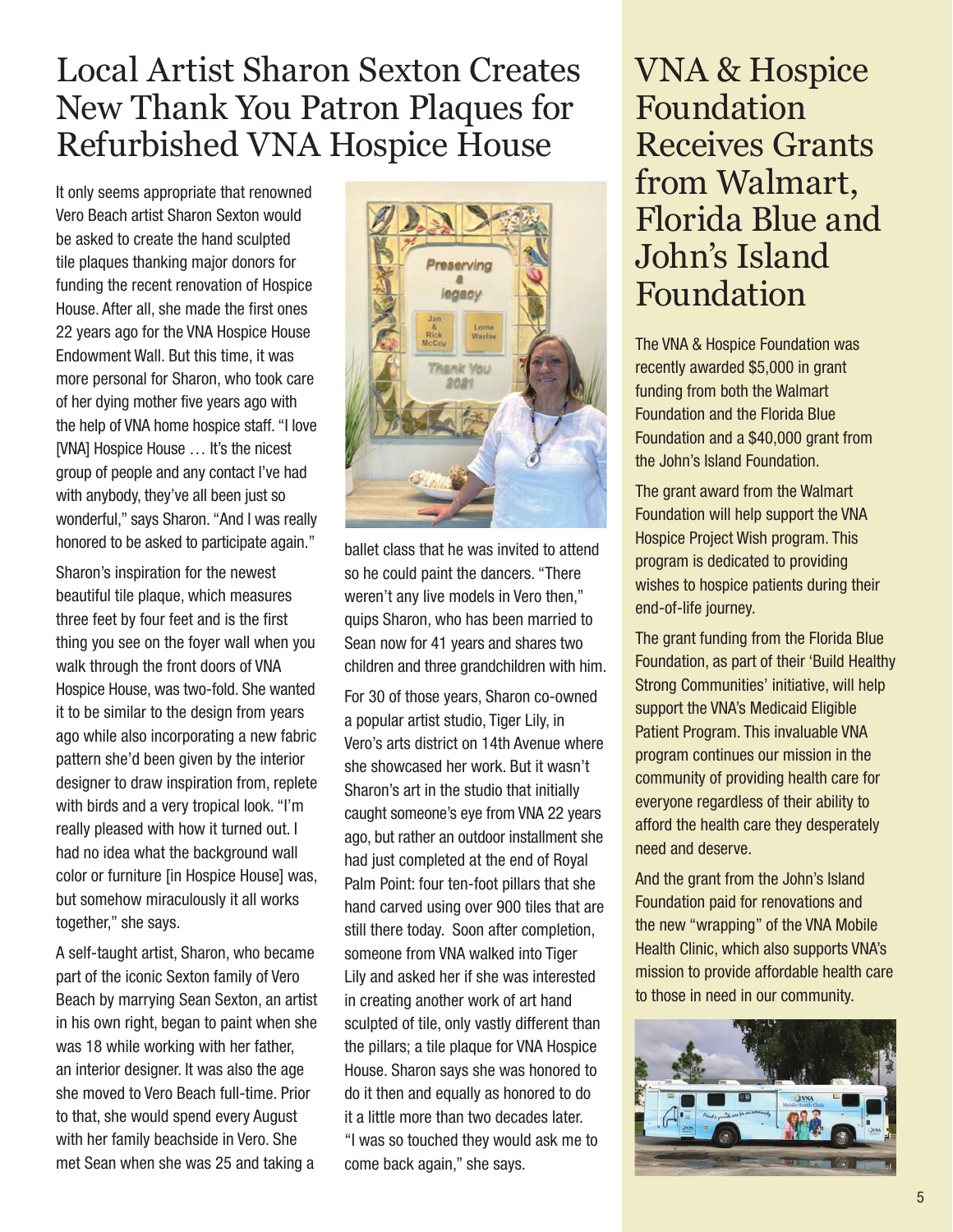### Proud Partner in the We Honor Veterans Program

VNA is a proud participant in the We Honor Veterans Partner program (We Honor Veterans - Caring Professionals on a Mission to Serve), an initiative of the National Hospice and Palliative Care Organization (NHPCO) in collaboration with the Department of Veterans Affairs (VA). The purpose of the program is to recognize the unique needs of veterans and their families and help guide them through their end-of-life period toward a more peaceful ending.

The We Honor Veterans Partner program has five levels of participation. Currently VNA is at level two, and full participation is level five. Some of the activities VNA has done to date include recognition ceremonies where hospice veterans are presented with red, white and blue blankets hand-crafted by volunteers as well as pinning ceremonies.

VNA currently meets the veterans' physical needs through referrals to the VA in West Palm Beach. Hospice counselors also refer these patients and their families to the VA for assistance with their benefits as well as to a local agency, Indian River County Veteran



Services. These referrals are particularly important because veterans are entitled to extra hospice benefits, including assistance with medical costs, caregiver support and more.

The VNA also addresses the veterans' emotional needs through volunteer services that include socialization for loneliness and respite for veterans' caregivers. "In addition, we are building education into new staff orientation and ongoing annual education for current staff," says VNA Volunteer Services Manager Sara Bumgarner. "The purpose of this is to ensure that staff understand the unique physical and emotional challenges veterans face at end of life."

### Community Health Services Helping to Make Positive Changes

The Positive Change Program is offered both on an individual and group basis. The one-on-one program is managed by APRNs from the VNA Mobile Health Clinic who work with individuals to create a personalized program. For some this might mean a weekly visit to the mobile health clinic to review their goals, get their vital signs checked (including blood pressure and blood sugar), and discuss relevant health issues. For others it might mean a visit once every few months for a comprehensive review of their health status and progress in reaching their goals.

The group Positive Change Program is in partnership with other community non-profits such as United Against Poverty, the Substance Awareness Center and Behavioral Health Center at Cleveland Clinic Indian River Hospital. At these organizations, for example, VNA nurses and staff lead educational discussions on health topics, including nutrition and exercise. For more information about both programs, please call 772.978.5524.

### Introducing Our New Sustaining Champions Monthly Giving Society

VNA's Sustaining Champions Monthly Giving Society ensures everyone in our community receives the high-quality home health and hospice care they deserve and desperately need. This group of dedicated monthly donors impacts the lives of the most vulnerable in our community by supporting:

• VNA Mobile Health Clinic, which provides invaluable health services to the uninsured and underinsured residents in our community

- Hospice House
- VNA bereavement services for those grieving the loss of a loved one
- Free flu shots and wellness screenings throughout Indian River County

Sustaining Champions member benefits include inclusion in the Honor Roll of Donors featured on the VNA & Hospice

Foundation's website and exclusive insight into upcoming VNA happenings. In addition, members receive a 'Welcome Member' certificate as well as the convenience of having their donation automatically deducted from their credit card every month if they choose.

If you'd like to become a Sustaining Champion or for more information, please visit www.vnatc.org/monthly-giving/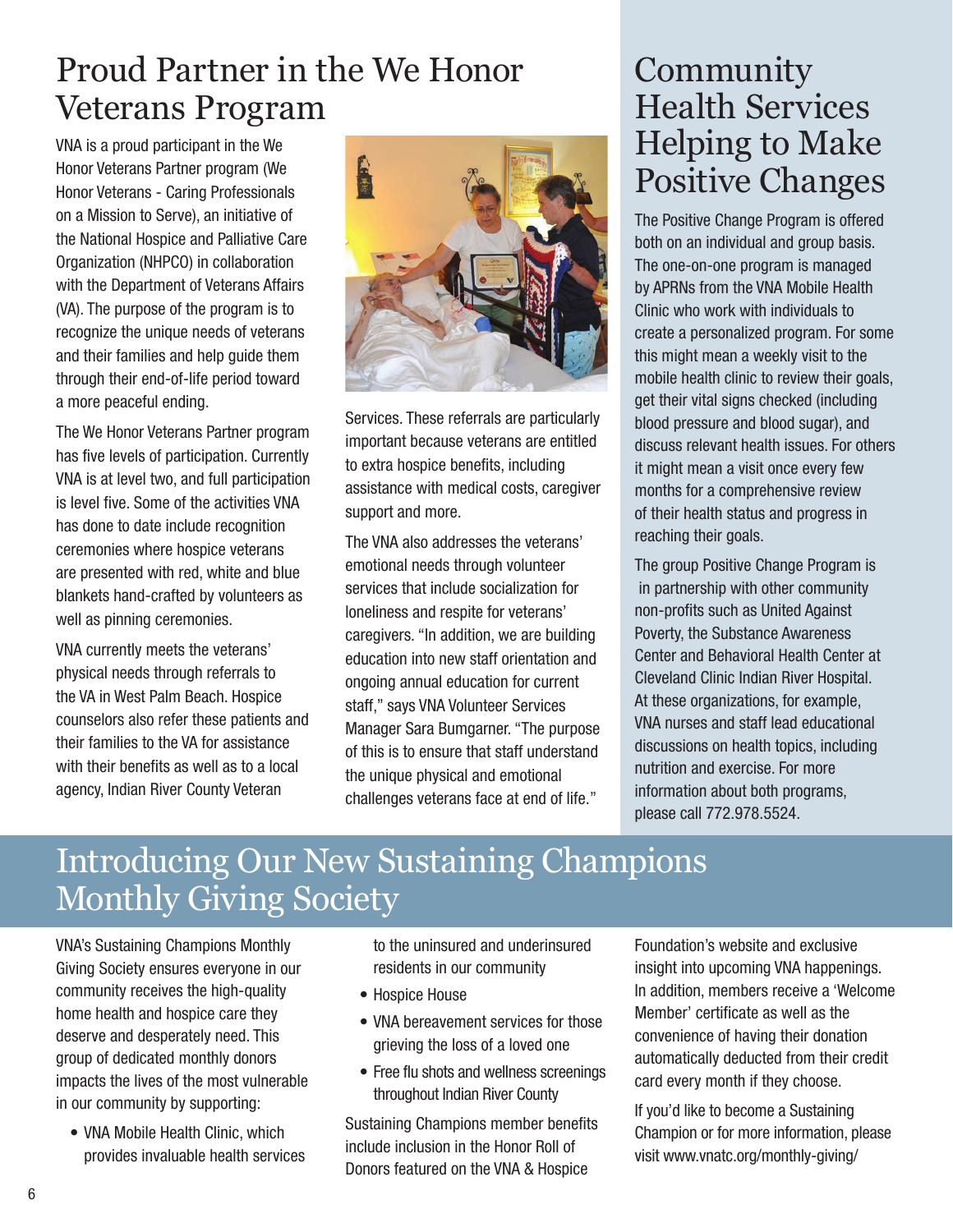## Ways to Give to VNA VNA's New Major

Thank you to our donors who generously give to the VNA & Hospice Foundation to ensure that everyone will have access to compassionate care when they need it most.



Annual Giving - Contributing to the annual fund supports non-reimbursed programming and charitable patient care ensuring that everyone receives the care they need and deserve.



#### Monthly Giving Society

As a Sustaining Champion, your tax-duductible monthly donations help provide the resources needed to support home health, hospice and community health services to patients and families in our community.



#### Memorials/Honorariums

These contributions are a meaningful way to celebrate those who are living or to memorialize a loved one.



#### Tribute Plaque - Messages of commemoration are etched into granite plaques, which are displayed at A Place For Remembering in the VNA Hospice House landscape. These donations support the hospice house endowment.



#### Honor a Caregiver

The Honor A Caregiver Program allows you to celebrate VNA caregivers who provided care and comfort during a difficult time.



Golf-A-Thon - Support one of the many local golf pros who are committed to playing countless holes of golf from sun up to sun down at this annual fundraiser.







QCD - A qualified charitable distribution (QCD) allows people 70½ years of age to make a charitable gift directly from your IRA any time of year while avoiding paying taxes on the amount gifted.

Hidden Treasures Thrift Stores - Proceeds support the VNA Hospice House and our mission of providing compassionate end-of-life care. Donations of gently used items also accepted.

Legacy Gifts - Secure your legacy and create a long-lasting impact in our community by including the VNA & Hospice Foundation

in your will.

#### Vehicle Donation Program

Donate your unwanted cars, boats or motorcycles to benefit hospice. Simply call 855.500.RIDE to donate your vehicle to the VNA today!

#### VNA Hospice House Endowment Fund

Your contribution to the VNA Hospice House Endowment Fund will ensure future generations will have access to this important community resource for end-of-life support.

**For more information about ways to give, please contact the VNA & Hospice Foundation at 772.978.5568.**

## Gifts and Planned Giving Officer



Please welcome Manon Bone who joins the VNA family with over 30 years of experience, largely in business management in the emerging digital

media and technology fields in New York, with award winning successes at Microsoft and NBC as well as Salesforce.

Manon has led nonprofit organizations as director of development and alumni relations for a preeminent university's law school and large athletic department, as well as director for a business school before coming to VNA. She is known for achieving 'firsts' and surpassing a campaign goal a full year ahead of the end date.

A strategic leader, Manon's forte is launching new entities with win-win groundbreaking agreements.

New to Florida, Manon recently moved to Vero Beach with her husband, Jamie. "We're gradually getting used to being empty nesters as our young adult children live too far away," she commented. "Fortunately, Vero is paradise and the VNA is a highly respected organization to be a part of in the community. We are grateful on both counts.

"With a major gifts program being introduced by VNA & Hospice Foundation, I welcome meeting with our philanthropic VNA family members to help elevate our development gift revenue and set us up strongly for the next 45 years of growth."